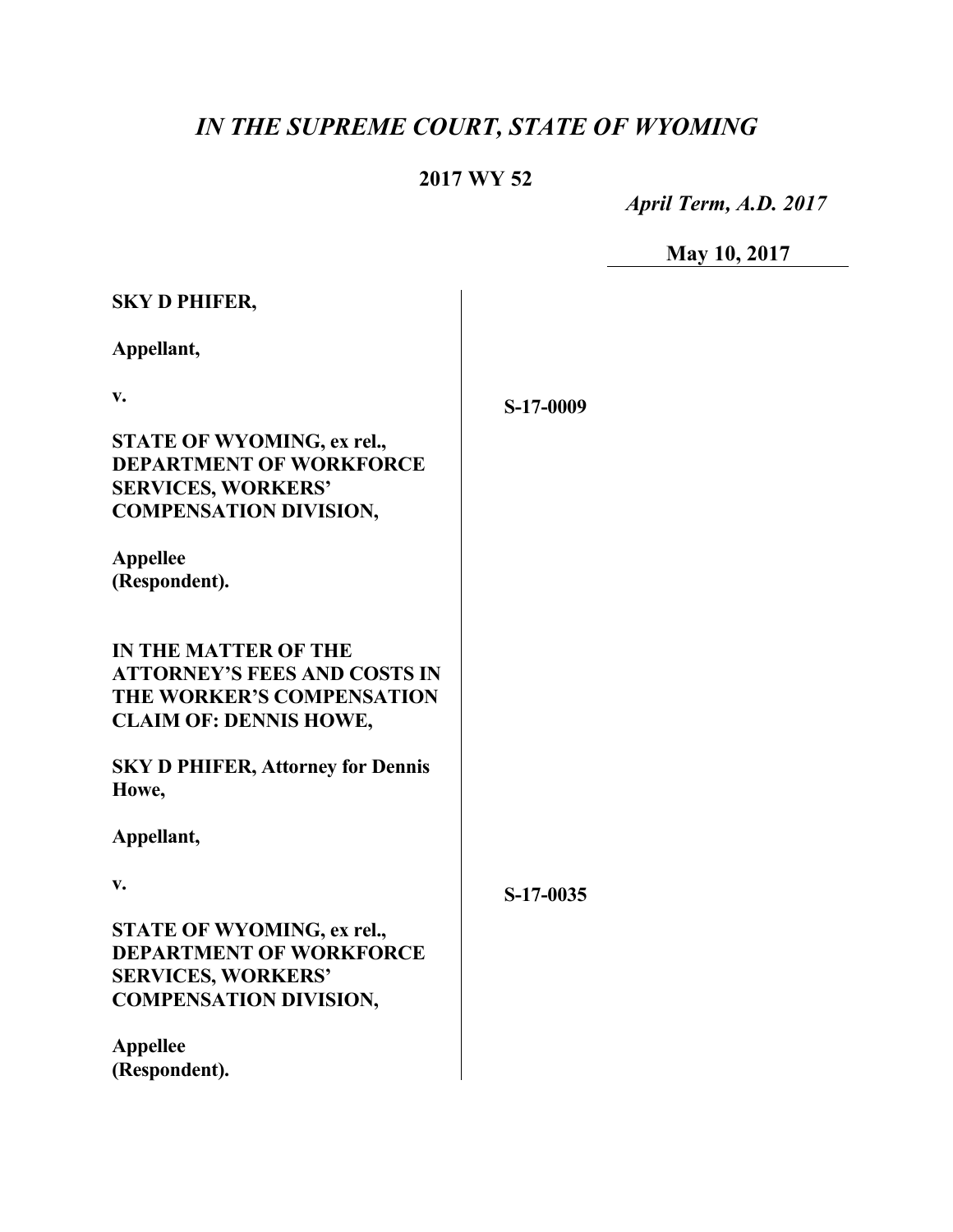## **ORDER REVERSING ATTORNEY FEE ORDERS**

[¶1] **This matter** came before the Court upon "Appellee/Respondent, Wyoming Workers' Compensation Division's Motion to Dismiss Appeal," e-filed herein April 28, 2017. After a careful review of the motion, the "Traverse to Motion to Dismiss," and the file, this Court finds as follows.

[¶2] Attorney Sky Phifer took the captioned appeals to challenge two district court orders. Both orders relate to Mr. Phifer's representation of a worker's compensation claimant on a petition for review of an administrative action. Mr. Phifer took appeal S-17-0009 to challenge the district court's November 28, 2016, "Order Regarding Respondent's Request for Attorney's Fees and Costs." In that order, the district court ordered Mr. Phifer to reimburse the Workers' Compensation Division \$310.66 for attorney's fees the Division expended in filing pleadings related to the question of whether or not Mr. Phifer was required to file, in district court, a designation of record.

[¶3] Mr. Phifer took appeal S-17-0035 to challenge the district court's January 11, 2017, "Order Awarding Attorney's Fees and Costs." In that order, the district court reduced Mr. Phifer's fee award by \$947.00, which represents the amount of fees Mr. Phifer expended in filing pleadings related to the question of whether or not he was required to file a designation of record with regard to the petition for review of administrative action.

[¶4] In its Motion to Dismiss Appeal, the Division concedes that Mr. Phifer was not required to file a designation of record with regard to the petition for review of administrative action filed in district court. This Court agrees with the Division. The district court action is governed by W.R.A.P. 12, which does not include any requirement that a district court petitioner file a designation of record. W.R.A.P. 12.01; *Cf.* W.R.A.P. 12.11(b). Instead, W.R.A.P. 12.07 requires the agency to transmit the "entire record" to the district court, making a designation of record unnecessary. Thus, because a designation of record was not required, the district court should not have ordered Mr. Phifer to reimburse the Division for the attorney's fees it expended in the dispute over whether or not Mr. Phifer was required to file such designation. Likewise, this Court finds the district court should not have declined to award Mr. Phifer the attorney's fees he expended with respect to such legal wrangling. It is, therefore,

[¶5] **ORDERED** that, with respect to docket S-17-0009, the district court's November 28, 2016, "Order Regarding Respondent's Request for Attorney's Fees and Costs" is reversed and vacated. Mr. Phifer shall not be required to reimburse the Division for attorney's fees in the amount of \$310.66; and it is further

[¶6] **ORDERED** that, with respect to docket S-17-0035, the district court's January 11, 2017, "Order Awarding Attorney's Fees and Costs," is reversed in part. The district court erred in reducing the fee request by \$947.00. Mr. Phifer's request for attorney's fees should be granted in full; and it is further